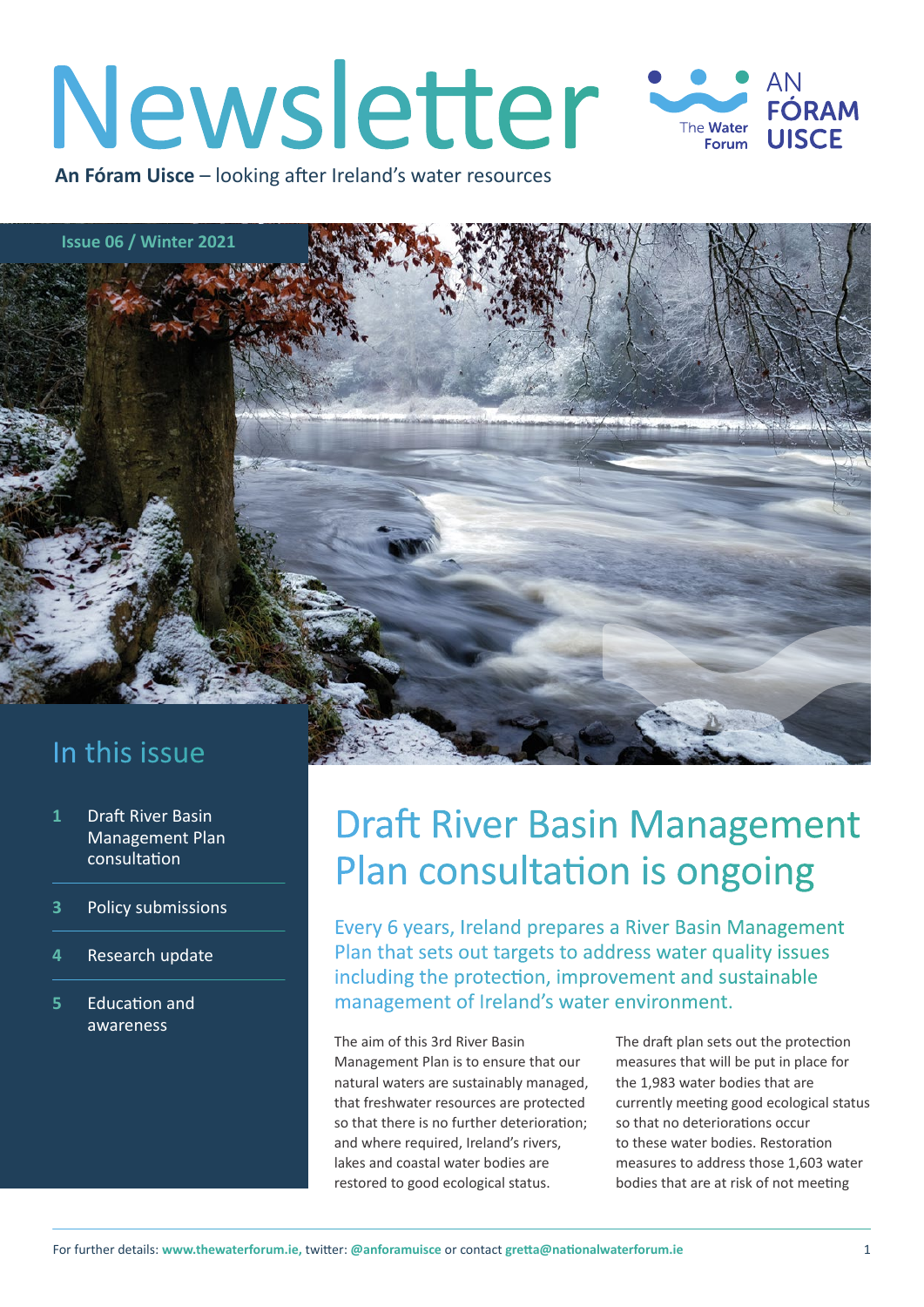#### *continued from page 1*

their environmental objectives are specified. Actions will also be taken in the 1, 256 water bodies that are currently in review to decide if they need additional measures to meet their objectives.

Using the working principle of *'implementing of the right measure in the right place'* the plan aims to raise the level of ambition by providing clear strategies to protect good and high-status water bodies and improve water bodies at less than good status and it appears that there are three thematic areas.

#### **Thematic area 1: Integrated Catchment Planning**

Catchment management plans will be put in place for the 46 hydrometric catchments as sub plans to the national plan. Templates for these plans that will build, over time, to fully integrated catchment management plans will be developed by LAWPRO in consultation with stakeholders. Part of this process will include the development of county level implementation plans to give action to the objectives of the national and catchment plans. These actions and objectives will facilitate annual monitoring of progress.

#### **Thematic area 2: Multiple benefits**

The catchment-based planning facilitated by integrated catchment management will enable the identification of multiple benefits for water, biodiversity, air quality and climate mitigation.

### **Thematic area 3: Role clarity and collaborative implementation**

Increased collaboration and coordination by all implementing bodies at national, regional and catchment level will be required in the 3rd cycle. Local Government will have a key leadership role in stewardship of water catchments and need to put in place the necessary

resources to deliver on objectives for protection and restoration.

Public participation and stakeholder engagement is an integral part of the River Basin Management Planning process. Everyone has an opportunity to comment and influence the outcome of the planning process. While this is important for the National plan, the Water Forum considers it is also essential in the development of the 46 catchment and sub-catchment plans. The Framework for Integrated Land and Landscape Management (FILLM) policy recommendation that the development of catchment plans should begin with a community vision for local catchments is based on public participation research commissioned by the Water Forum<sup>1</sup>. Such early engagement will facilitate the development of co-created action that allow citizens to contribute to the plans and take ownership of the actions required to achieve targeted objectives at local level. To deliver on such an approach, collaboration and coordination by all implementing bodies (Local Authorities,

LAWPRO, IFI, NPWS, CARO) would be essential at national, regional and catchment levels. Such collaborative action has the potential to facilitate the identification, prioritisation and implementation of actions to achieve multiple benefits for water, nature, climate and cultural ecosystem services.

The Water Forum is hosting a webinar on public particpation in catchment management on 3rd February 2022 at 10am. Researchers will present best practice in public particpation and participatory democracy and organisations working with communities will present their learnings from the 2nd River Basin Management Plan cycle. Further Information is available at: **[Register here](https://crowdcomms-ltd.reg.crowdcomms.com/water-forum-river-basin-management-plan-webinar)**

The 6 month public consultation on the draft plan until March 31, 2022. Further information is available at: **[www.gov.ie](http://www.gov.ie) [Consultation](https://www.gov.ie/en/consultation/2bda0-public-consultation-on-the-draft-river-basin-management-plan-for-ireland-2022-2027/)** 

An Fóram Uisce I The Water Forum Looking after Ireland's water resources



### WEBINAR - 3rd February 2022 - 10:00-12:30

A discussion on: Public Participation in catchment management and community action to protect biodiversity, water quality and climate mitigation

The webinar will provide an opportunity to discuss the need for public participation to deliver environmental objectives; introduce tools for participative and deliberative democracy and learnings from community engagement in the 2<sup>nd</sup> cycle.

| <b>Time</b>                                                                                   | <b>Item</b>                                                                                                      |
|-----------------------------------------------------------------------------------------------|------------------------------------------------------------------------------------------------------------------|
| 10:00                                                                                         | Welcome and introduction to the day                                                                              |
| Session 1: Public participation for water quality, climate change mitigation and biodiversity |                                                                                                                  |
| 10:05                                                                                         | The Framework for Integrated Land and Landscape Management FILLM; Gretta McCarron                                |
| 10:15                                                                                         | An introduction to best practice in public participation; Dr Patrick Bresnihan, Maynooth University              |
| 10:30                                                                                         | Participatory and deliberative approaches to climate mitigation - Imagining 2050 project; Dr Clodagh Harris, UCC |
| 10:45                                                                                         | Deliberative democracy tools - Imagining 2050 project; Dr Alexandra Reves, UCC                                   |
| 11:00                                                                                         | Panel discussion and Q&A                                                                                         |
| 11:25                                                                                         | <b>Break and POLL</b>                                                                                            |
| Session 2: Public participation in practice                                                   |                                                                                                                  |
| 11:30                                                                                         | Learnings from Ballinderry & Oriel Rivers and Coastal Catchment Association; Mark Horton, Rivers Trust Ireland   |
| 11:40                                                                                         | Roles of Catchment communities in protecting water, nature and heritage; Micheál O'Cinneide, Corrib Beo          |
|                                                                                               | Using biodiversity to engage communities on catchment actions; Sean Corrigan, National Federation of Group       |
| 11:50                                                                                         | <b>Water Schemes</b>                                                                                             |
| 12:00                                                                                         | Enabling community engagement and participation, learnings from the second cycle; Fran Igoe, LAWPRO              |
| 12:10                                                                                         | Panel discussion and Q&A POLL Results                                                                            |

1 Bresnihan & Hesse **[Water-Forum\\_Public-Participation\\_Bresnihan-and-Hesse\\_2019.pdf \(thewaterforum.ie\)](https://thewaterforum.ie/app/uploads/2020/03/Water-Forum_Public-Participation_Bresnihan-and-Hesse_2019.pdf)**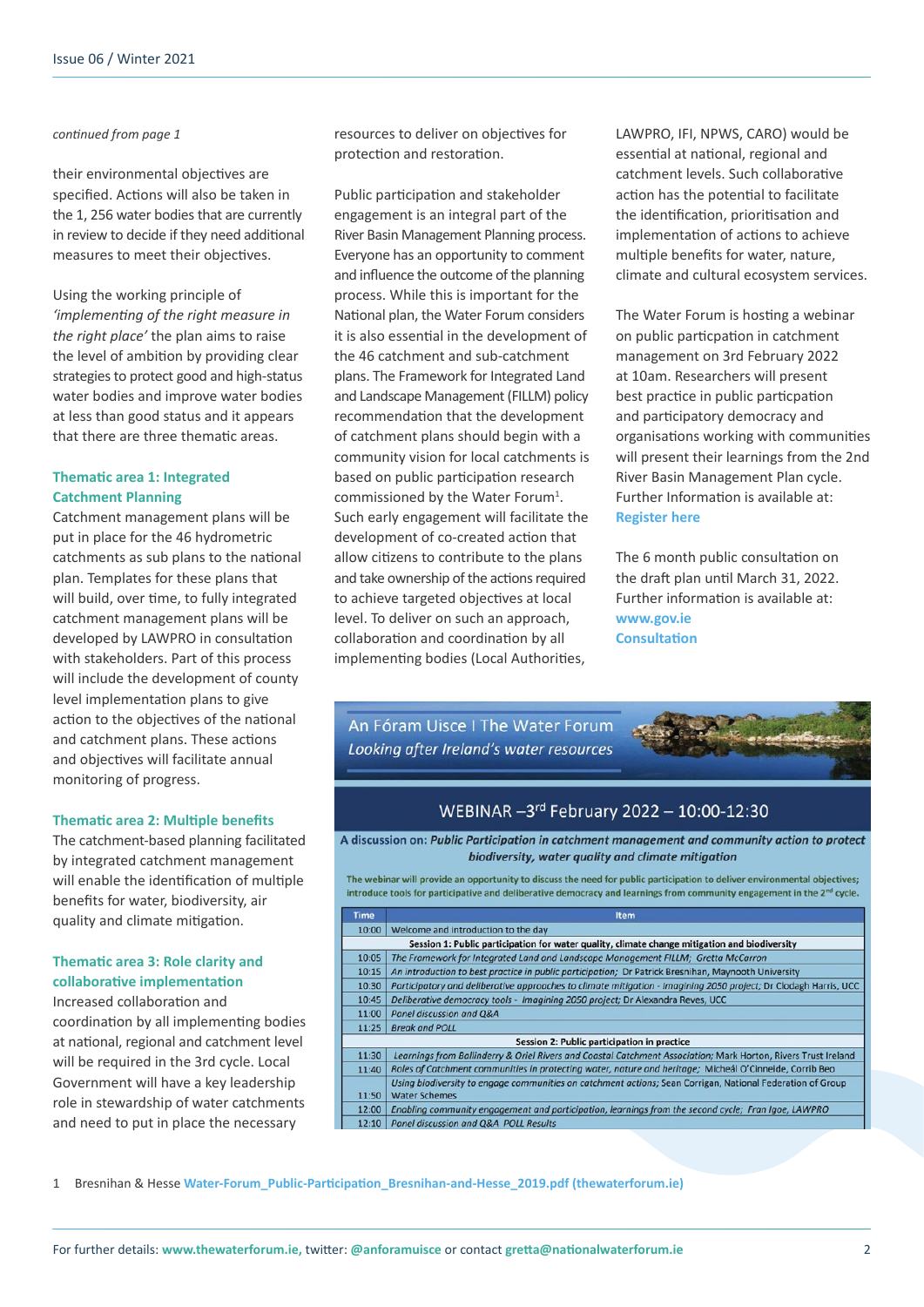# <span id="page-2-0"></span>Policy submissions

In its submission to the Department of Agriculture, Food and the Marine on the draft CAP Strategy 2023-2027,the Water Forum welcomed the 'Green Architecture' outlined in the new CAP, that proposes to address the climate, biodiversity and environmental crises through enhanced conditionality, the Eco Scheme Intervention of Pillar 1 and the range of climate/environment interventions of Pillar 2.

The members of the Forum held a number of meetings to discuss the content and how the CAP Strategic Plan could better address Ireland's water quality; expertise and perspectives from a range of organisations and experts were shared and used in the development of the recommendations outlined in the Forum's submission.

The Forum welcomes the proposal that "the underpinning principle for the (Pillar 2 AECM) scheme will be *'right action in the right place'* in order to ensure effective targeting of measures to deliver biodiversity, water and climate action in an integrated manner on farms". The Forum supports this

proposal for targeted measures for optimum environmental outcomes, which is a significant improvement relative to previous AECM schemes of CAP.

The view of the Water Forum is that the national CAP Strategy would similarly benefit from the conceptual framework provided by the Forum's Framework for Integrated Land and Landscape Management (FILLM), as a means of optimising efficiency and effectiveness in achieving environmental outcomes for climate, biodiversity, water quality and soil enhancement. The Forum believes that while designing actions/ measures to be included in the new CAP Strategy or assessing applications for various CAP interventions, that priority for the AECM scheme should be for water bodies identified as being at risk from agriculture, with additional emphasis on those with a range of co-benefits for water, climate, soil and biodiversity to maximise capacity and resource efficiencies (see Table 1, Page 20, **[FILLM](https://www.thewaterforum.ie/app/uploads/2021/03/TWF-FILLM-Report-Feb21-v9WEB.pdf)** report). The implementation of the new CAP will require crosscomponent planning where disciplines



and organisations from multiple Government departments and agencies should work together in a co-ordinated manner to achieve climate and environmental targets.

A total of 27 recommendations were made in the submission across Pillar I and Pillar II interventions.

Recommendations for Prioritisation within Pillar II AECM schemes:

- 1. PAAs, where agriculture has been identified as a significant pressure, should be ranked highest within Tier 1 for priority access to Pillar 2 AECM scheme.
- 2. The definition of 'vulnerable water area' currently proposed for Tier 2, should be "any water body where agriculture has been identified as a significant pressure".
- 3. The proposed 'vulnerable water area' eligibility criterion currently proposed for Tier 2, should be included within Tier 1 to allow farmers in these areas to get priority access to the AECM scheme, with additional priority given to those identified as having a critical source area (supported by EPA PIP maps).
- 4. In addition to PAAs and vulnerable water areas, applications for AECM payments which propose measures with multiple co-benefits for water, soil, climate and biodiversity, should be prioritised for eligibility for the scheme.

Recommendation for Conditionality: The Forum recommends there is greater emphasis on targeted measures within Pillar 1, such as consideration of spatially targeted buffer zones in poorly draining soils under GAEC 4.

The full submission is available at: **[Water-Forum-Submission-on-](https://thewaterforum.ie/app/uploads/2021/12/Water-Forum-Submission-on-CAP-Public-Consultation.pdf)[CAP-Public-Consultation.pdf](https://thewaterforum.ie/app/uploads/2021/12/Water-Forum-Submission-on-CAP-Public-Consultation.pdf)  [\(thewaterforum.ie\)](https://thewaterforum.ie/app/uploads/2021/12/Water-Forum-Submission-on-CAP-Public-Consultation.pdf)**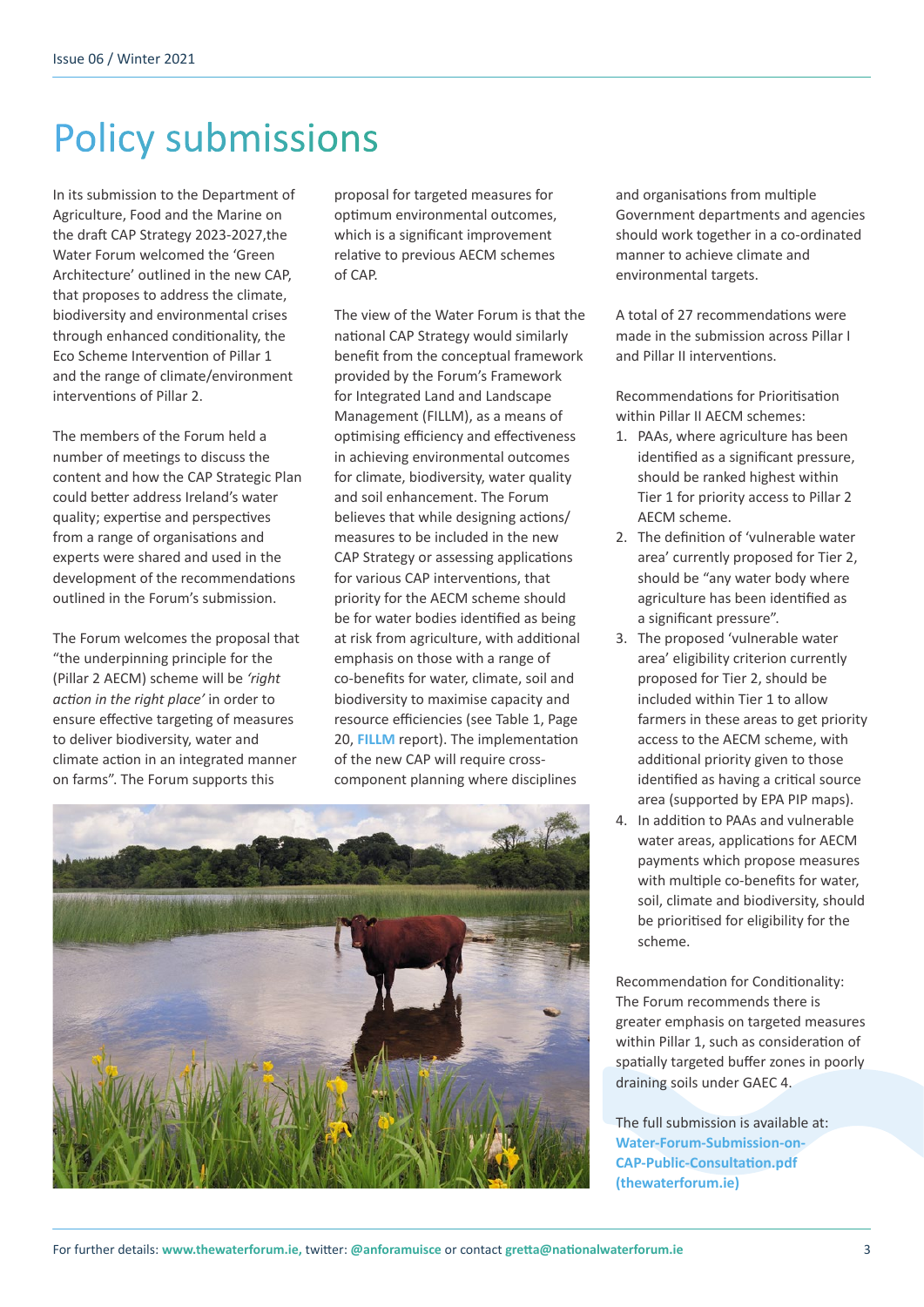<span id="page-3-0"></span>

Floating Pennywort

# Research update

**Invasive Alien Species (IAS)** provide a threat globally to the environment, to native biodiversity, biosecurity, the economy, animal, plant and human health. Recognising these threats, the Water Forum commissioned a **scoping study to provide strategic guidance** on the management of Invasive Alien Species (IAS) in Ireland. The research aimed to provide insight into how IAS establishment and spread might be restricted and what actions are required to improve the management of established IAS.

The **[resear](https://www.thewaterforum.ie/report-on-the-management-of-invasive-alien-species-in-ireland-with-key-policy-recommendations/)ch** states that many of the most problematic IAS have been introduced to Ireland in the past 20 years and that a significant number of high impact IAS are predicted to arrive in Ireland in the next 10 years resulting in devastating environmental consequences. The authors highlight the changes in governance and policy that are needed to improve IAS management on the island of Ireland and to

significantly reduce future invasions and potential economic costs.

One example of IAS causing ecological and economic damage in Ireland is the Curly waterweed *(Lagarosiphon major),*  a submerged perennial macrophyte that grows vigorously in suitable habitats. It spreads within and between watercourses via fragmentation i.e. small plant fragments. It forms dense growths and impedes navigation, fishing, water movement and blocks out light impacting on native species. Since 2013, Inland Fisheries Ireland have undertaken a number of control procedures including hand pulling in shallow water, mechanical cutting with v-blades, harvesting and covering with jute to occlude light. These control measures have reduced the impact so that waterbased activities can continue, and the risk posed to native macrophytes, macroinvertebrates and salmonid fishes is minimised. The annual management cost is around

€300,000 and approximately €4 million has been spent to date on control measures.

The research included an analysis of economic cost of not implementing successful interventions on IAS and has estimated an annual cost of €26.5 billion per year by 2030 for all IAS, with aquatic and semi-aquatic species alone costing €3.8 billion. Increased international trade, including online trade and travel across the world has led to an exponential increase in IAS globally in recent years.

The report states that the management of aquatic IAS is particularly complex as they can be difficult to detect in the first place and, for some species, virtually impossible to eradicate once they have become established. For difficult infestations sustained efforts over many years is required such as the interventions for the Curly waterweed in the Corrib and the Asian clam in